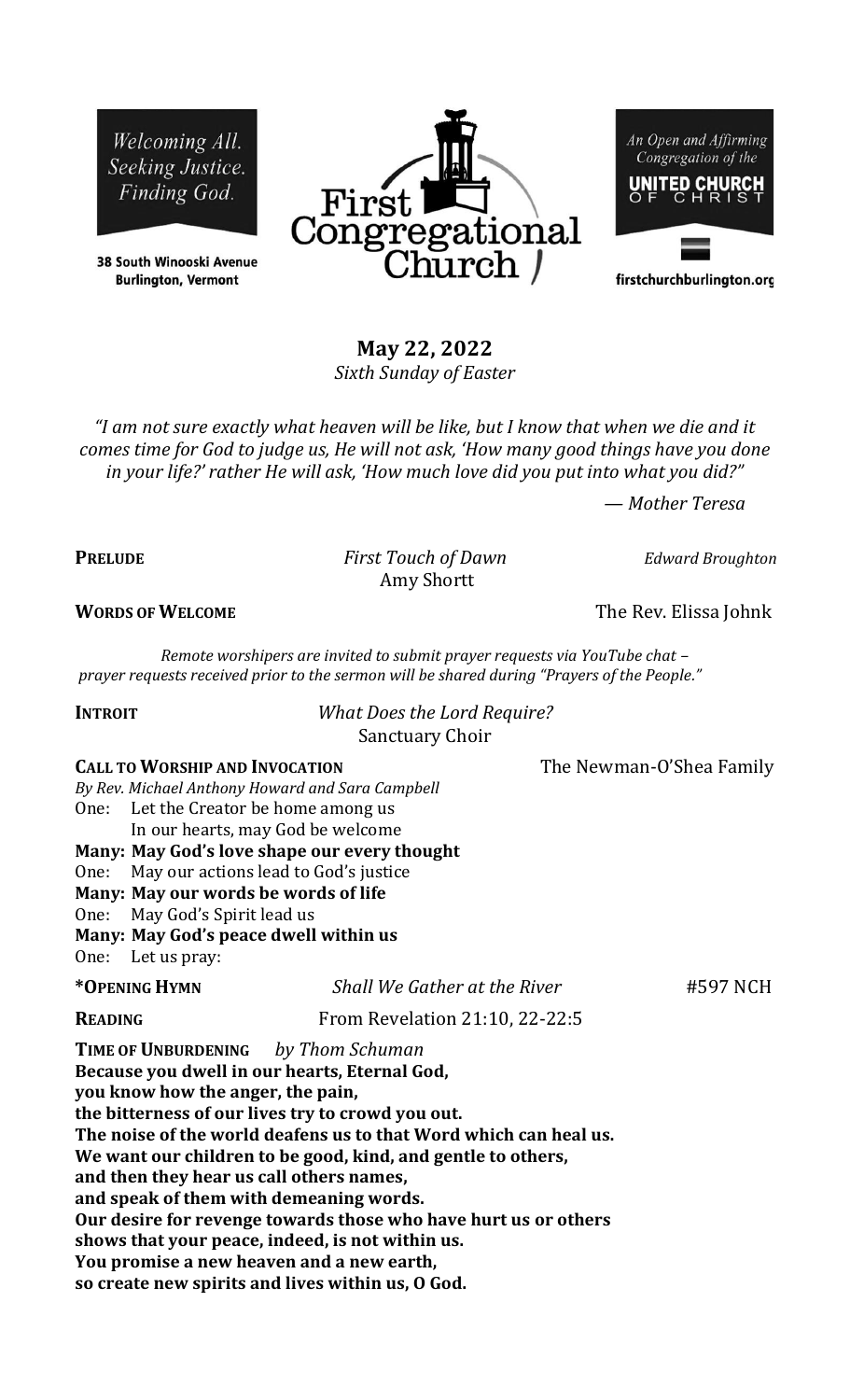## **WORDS OF ASSURANCE AND PASSING OF THE PEACE**

| <b>WORD OF GOD FOR (SM) ALL AGES</b> |                             | Hilah Clarke         |
|--------------------------------------|-----------------------------|----------------------|
| ANTHEM                               | Come to Zion                | arr. Kevin Siegfried |
| <b>GOSPEL READING</b>                | From John 5                 |                      |
| <b>SERMON</b>                        |                             |                      |
| *HYMN OF THANKSGIVING                | Creator God, Creating Still | #278 NCH             |
| <b>PRAYERS OF THE PEOPLE</b>         |                             |                      |

*This week's "Celebrations & Prayer's" list is available for you on the front page of our website – and among the links under the title of the YouTube live stream throughout this morning's live stream of the worship service.*

PASTORAL PRAYER

SILENT PRAYER

## LORD'S PRAYER

**Our Father, who art in heaven, hallowed be thy name. Thy kingdom come, Thy will be done on earth as it is in heaven. Give us this day our daily bread, and forgive us our debts as we forgive our debtors, and lead us not into temptation but deliver us from evil. For thine is the kingdom, and the power, and the glory forever. Amen.**

## **CALL TO THE OFFERING**

**OFFERTORY** *I've Got Peace Like a River Traditional*

*You are invited to offer your monetary gifts online using this link:<https://bit.ly/fccbonlinegiving> (also under the video title on YouTube) or by texting FCCBUCC to 73256 - or mail a check payable to: First Congregational Church at 38 South Winooski Avenue, Burlington, VT 05401*

#### **\*DOXOLOGY** #780 NCH

*Praise God from whom all blessings flow; Praise God, all creatures here below; Praise God above ye heavenly host; Creator, Christ and Holy Ghost. Amen.*

## **\*PRAYER OF DEDICATION**

**\*CLOSING HYMN** *Go Forth, O People of God* #614 NCH

## **\*BIDDING TO MISSION AND BENEDICTION**

**POSTLUDE** *O God, Our Help in Ages Past Roger Wilson*

*Those who are observing physical distancing are encouraged to leave immediately following the benediction. Those who are not are encouraged to stay for a portion of the postlude to facilitate their departure.*

\**Please stand as you are able, in body or in spirit.*

## WELCOME VISITORS!

Welcome to First Congregational Church in Burlington. Our faith is over 2,000 years old, but our thinking is not! First Church opens its doors to the Greater Burlington area, to seekers, to tourists from near and far, to those in need, to an array of building users, and to a congregation (of members, friends, and family both curious and the committed) who call our faith community their church home.

We celebrate the sacred worth of all persons as unique individuals made in the image of God. Whatever your age, race, ethnicity, socioeconomic status, sexual